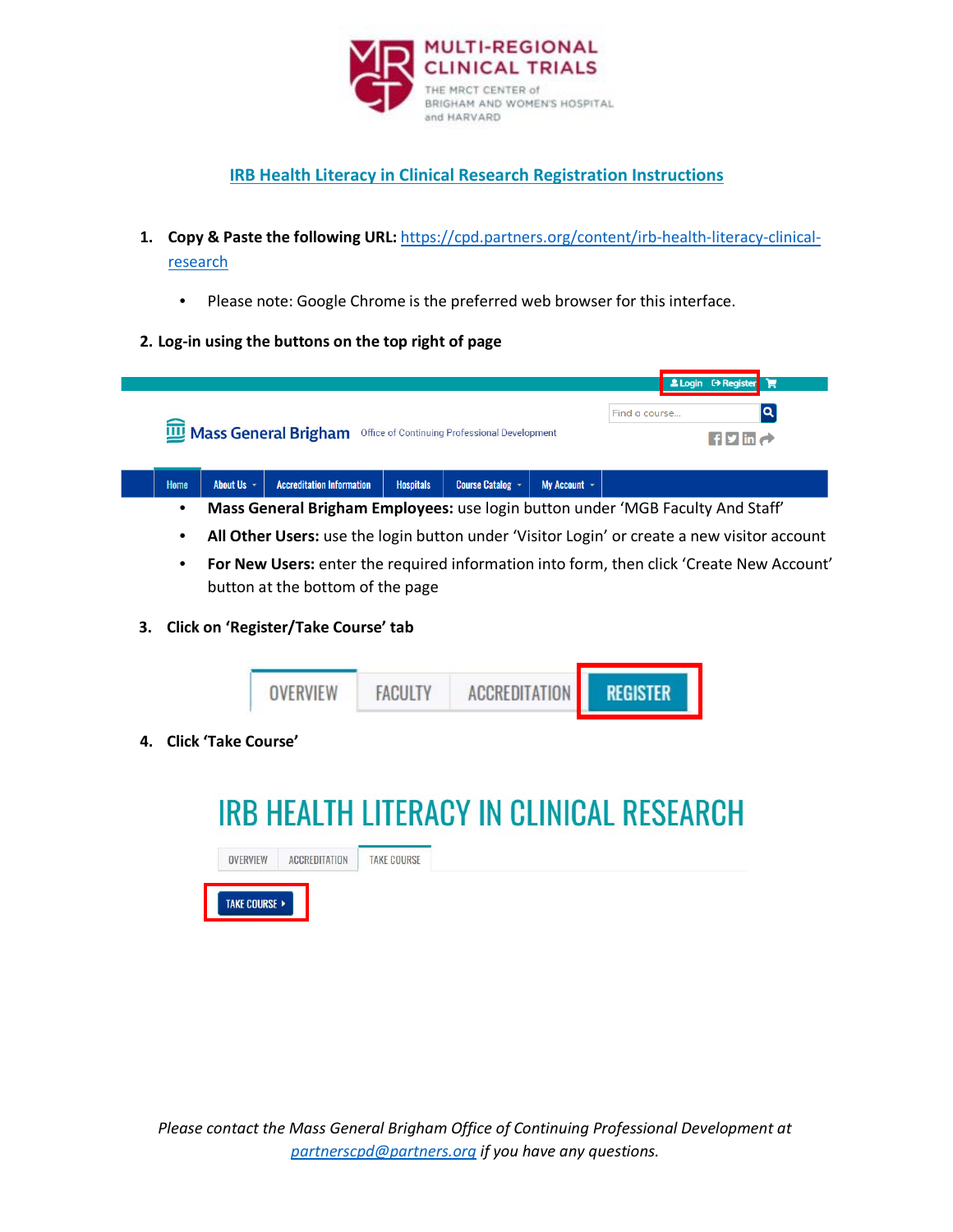

**5. Click 'Start Course' in the bottom right-hand corner of your screen.**

| <b>COURSE PROGRESS</b>                                                   |  | ◯ Signup to IRB Health Literacy in Clinical Research confirmed. A confirmation email will<br>be sent shortly containing further information about this Course.             |  |  |  |  |
|--------------------------------------------------------------------------|--|----------------------------------------------------------------------------------------------------------------------------------------------------------------------------|--|--|--|--|
| <b>HEALTH LITERACY IN CLINICAL</b><br><b>RESEARCH INTRODUCTORY VIDEO</b> |  |                                                                                                                                                                            |  |  |  |  |
| <b>TEACH BACK QUESTIONS</b>                                              |  | Your enrollment in this course has been recorded.                                                                                                                          |  |  |  |  |
| <b>BEFORE &amp; AFTER: POWERPOINT</b>                                    |  | <b>COURSE HOME</b>                                                                                                                                                         |  |  |  |  |
| <b>BEFORE &amp; AFTER: ACTIVITY</b>                                      |  |                                                                                                                                                                            |  |  |  |  |
| FINAL OUIZ                                                               |  | <b>COURSE INSTRUCTIONS:</b><br>This health literacy training is designed for IRB staff and members. We hope you find this                                                  |  |  |  |  |
| <b>EVALUATION</b><br><b>CERTIFICATE</b>                                  |  | training useful. Once you have reviewed all the content and completed the exercises,<br>evaluation, and quiz, you will be eligible to receive a Certificate of Completion. |  |  |  |  |
|                                                                          |  |                                                                                                                                                                            |  |  |  |  |
| Ξ                                                                        |  |                                                                                                                                                                            |  |  |  |  |
|                                                                          |  |                                                                                                                                                                            |  |  |  |  |
| <b>COURSE NAVIGATION</b>                                                 |  |                                                                                                                                                                            |  |  |  |  |
|                                                                          |  | Start course ▶                                                                                                                                                             |  |  |  |  |

**6. Complete all required portions of the course, including the final quiz.**

**\*** Please note that to obtain your certificate, you must meet a minimum 75% passing rate for the final quiz.

- **7. Once you have passed the final quiz, you may submit feedback responses or download your certificate.**
	- **a** To submit feedback responses, complete the form titled "Evaluation" & click the 'Submit' button at the bottom of the page

**b** To download your certificate, click 'Next' at the bottom right-hand corner of your screen

| <b>COURSE PROGRESS</b>                                                                                                  | <b>EVALUATION</b>                                                                                                                                  |                           |                         |                                    |                     |
|-------------------------------------------------------------------------------------------------------------------------|----------------------------------------------------------------------------------------------------------------------------------------------------|---------------------------|-------------------------|------------------------------------|---------------------|
| HEALTH LITERACY IN CLINICAL<br><b>RESEARCH INTRODUCTORY VIDEO</b><br>TEACH BACK QUESTIONS<br>BEFORE & AFTER: POWERPOINT | Complete<br><b>Start</b><br>Your feedback is critical to helping us improve this conference. Please give us your comments.<br>Thank you!<br>$1. *$ |                           |                         |                                    |                     |
| BEFORE & AFTER: ACTIVITY                                                                                                |                                                                                                                                                    | 0 Not at all<br>effective | 1 Somewhat<br>effective | $\overline{2}$<br><b>Effective</b> | 3 Very<br>effective |
| FINAL QUIZ<br><b>EVALUATION</b><br>▴<br><b>O</b> OPTIONAL<br><b>RESUME</b>                                              | Please rate how effective<br>you found this training<br>If score of 0 or 1, what would increase the effectiveness of the training?                 | ∩                         | ∩                       | C                                  | ∩                   |
| <b>CERTIFICATE</b><br>COMPLETE                                                                                          |                                                                                                                                                    |                           |                         |                                    |                     |
| Ξ                                                                                                                       |                                                                                                                                                    |                           |                         |                                    |                     |
| <b>COURSE NAVIGATION</b>                                                                                                |                                                                                                                                                    |                           |                         |                                    |                     |
| <b>◆ Previous</b>                                                                                                       |                                                                                                                                                    |                           |                         |                                    | Next                |

*Please contact the Mass General Brigham Office of Continuing Professional Development at partnerscpd@partners.org if you have any questions.*